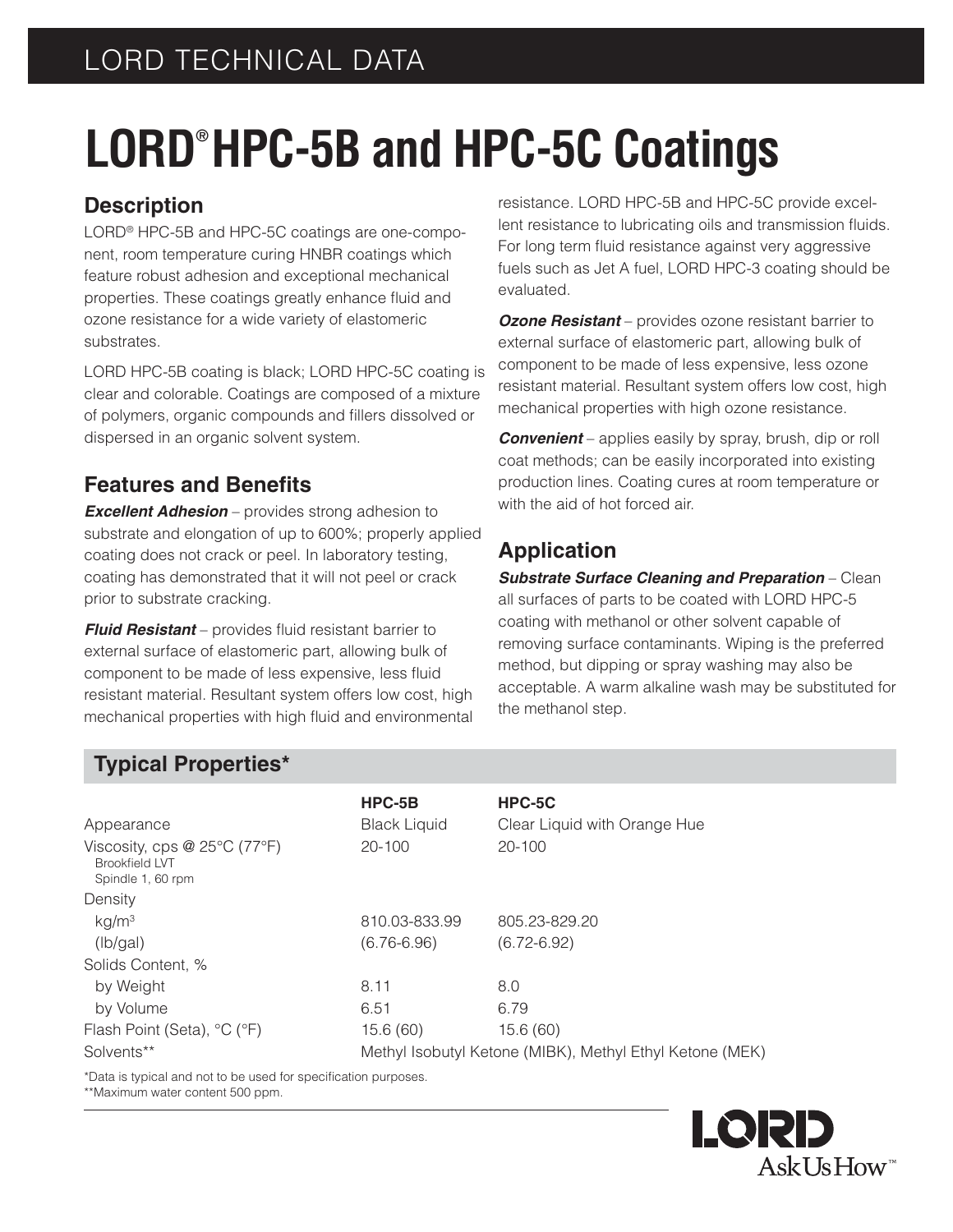## LORD TECHNICAL DATA

The elastomer portion of the part will also require a surface treatment to obtain successful adhesion. This surface treatment varies depending on the elastomer.

• Natural Rubber

 Natural rubber stocks typically require a surface treatment to ensure proper adhesion of the base elastomeric substrate to the coating. The first choice to prepare the surface is an application of Chemlok® 290 surface treatment. Chemlok 290 can be brush applied at full strength or spray applied after diluting 2:1 or 1:1, by weight, with xylene. Measurement of primer is difficult without a microscope. To ensure correct dry film thickness  $(0.1$ -0.2 mil range) has been achieved, ensure a good wet heavy coat is applied free from drips or runs. For best results, Chemlok 290 primed samples should receive a cure cycle after application for 3-5 minutes in a forced air oven set at 120-150°C (248-302°F). Top coats should be applied shortly after the Chemlok 290 drying step, ideally while surfaces are still warm from residual heat built up in the drying cycle. An alternative surface preparation is Chemlok 7701 surface treatment. Two application methods are available for Chemlok 7701, either brush/wipe or dip application may be employed. The part can be dipped as long as no metal portions come in contact with Chemlok 7701, as it is corrosive. Alternatively, Chemlok 7701 can be brushed or wiped on. Chemlok 7701 should never be sprayed or atomized. Let Chemlok 7701 flash for 10 minutes in a fume hood or oven bake up to 121°C (250°F) for a few minutes.

• Nitrile

 Nitrile stocks will often require treatment with Chemlok 7701 surface treatment. However, antiozonants do not play a major role in surface contamination of nitriles. As a result, simply dipping or brushing Chemlok 7701 onto the elastomer portion of the part will be sufficient.

• EPDM

 LORD HPC-5 tie coat adheres to some EPDM stocks without any surface treatment other than methanol cleaning as long as a bake cycle is employed during curing, which is described below. Alternatively, either Chemlok 7701 surface treatment or Chemlok 459X primer can be applied by brush or dip methods if a room temperature cure is desired. Chemlok 459X acts as a primer and should be baked on for 5 minutes at 121°C (250°F) prior to application of the coating.

• Butyl

 Butyl rubber stocks will typically require only a bake cycle during curing in order to obtain adhesion. Bake cycles are necessary as room temperature cured samples have demonstrated poor adhesion to the coating, even with Chemlok 7701 surface treatment.

• Neoprene

 The customer should evaluate adhesion to neoprene stocks using Chemlok 7701 surface treatment or an oven bake cure if necessary. Adhesion to neoprene stocks is highly variable.

• TPEs

 Adhesion of the HPC coating to TPEs varies depending on the TPE. Adhesion to Arnitel and Hytrel TPEs have been successful without surface treatment provided an oven bake cure is employed.

**Mixing** – Thoroughly stir LORD HPC-5 coating by hand or shake before use. Coating is normally used full strength for brush, dip and roller coat applications. For spray application, dilution up to 1:1 is recommended with ketone type solvents such as MEK (maximum water content 500 ppm) and MIBK (maximum water content 500 ppm). For most spray applications, LORD HPC-5 coating should be diluted closer to 1:1 to avoid cobwebbing.

*Applying* – Apply coating by brush, dip or spray methods.

**•** Brushing

Apply coating using a camel hair or foam brush. The coating should be brushed onto the part in single strokes and dried for about 15 minutes at room temperature. Once dried, a second brushing of the coating will be necessary to obtain a desired film thickness of 1.0 mil (25.4 micron). After the second coat is dry, it can be oven cured or cured at room temperature. Heat-assisted drying between coats to speed process is acceptable.

**•** Dipping

 Dip parts into the coating and remove using a hanger or some method to hang the part vertically. Two dips will typically give a film thickness of 0.8 mil (20.3) micron) and three dips will give a film thickness of 1.2 mil (30.5 micron). If possible, it is best to reverse the orientation of the part on each dip so that equal film thickness is obtained on the entire surface of the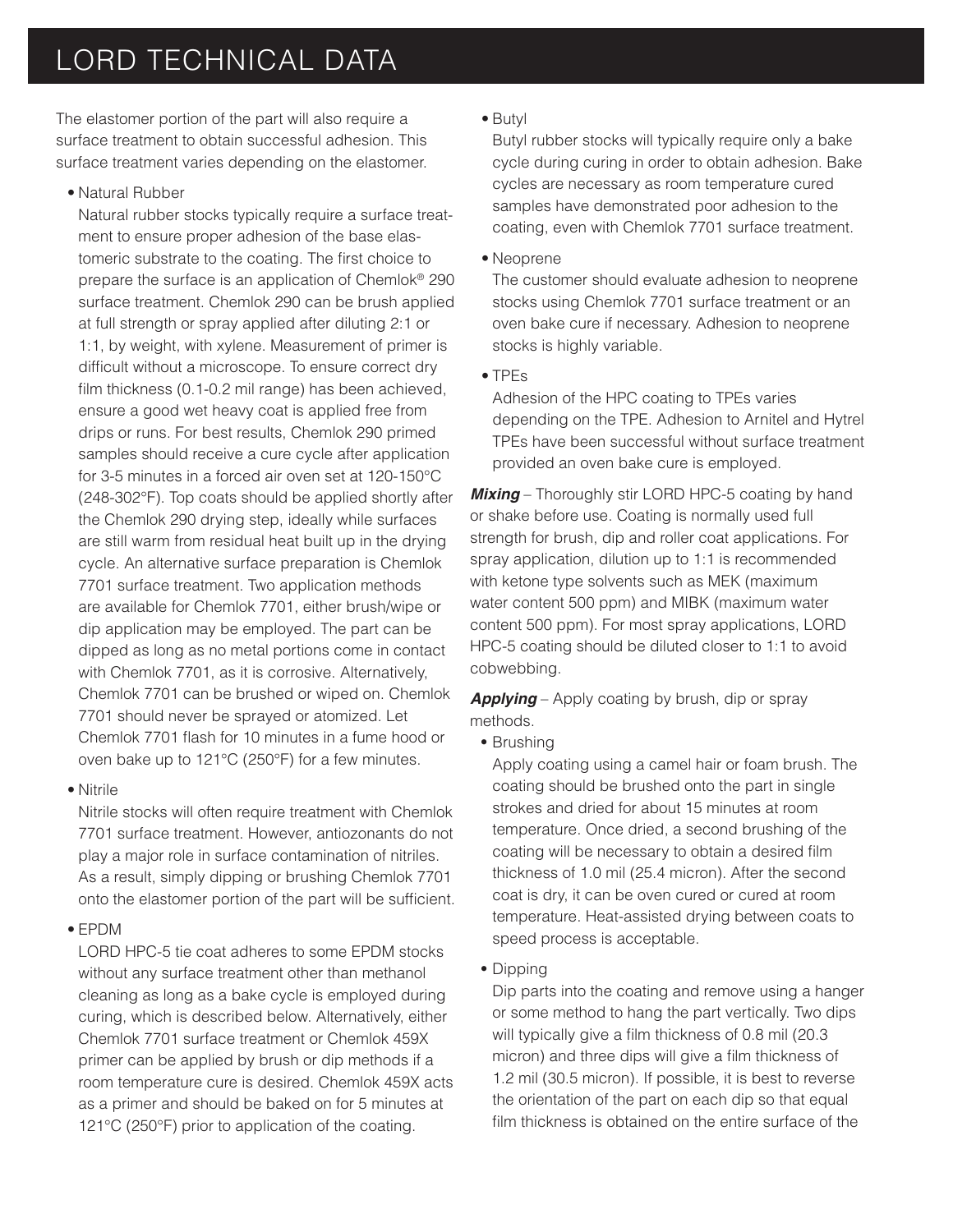## LORD TECHNICAL DATA

part. Let the coating dry for 15 minutes in between dips so that the coating thickness builds fully. Alternatively, the part may be oven dried for a few minutes at 66°C (150°F) in between dips. The part must be dry after the final dip when using an oven bake cure so that blisters do not develop from solvent trying to escape the coating barrier. Dabbing any excess run-off coating at the bottom of the part will also help to avoid blistering. Ensure that coating has been applied to the entire surface area of the part, especially where the hanger was used.

#### **•** Spraying

Air pressure on the spray gun should be kept under 30 psi. Start by closing the output valve on the gun so that a fine mist is obtained. Increase the output so that the coating can be applied sufficiently without running or cobwebbing. Oven drying at 66°C (150°F) once or twice during spraying may be necessary to build film and avoid running. Apply a second coat if bubbles are present after the first coat, or if coating thickness is too low. Allow coating to dry between coats, but do not wait more than 8 hours between coats.

**Drying/Curing** – Allow coated parts to air cure at room temperature for 24 hours or longer before packaging them. Alternatively, an oven bake cure can be used to enhance adhesion and improve handling strength. An example of an oven bake is 10 minutes at 121°C (250°F) to obtain a cured coating. Let sit for 24 hours to develop a final cure before testing adhesion.

#### *Cleanup*

- Within 15 minutes after application To remove uncured LORD HPC-5 coating, use a lint-free cloth, Scotchbrite pad or non-metallic brush soaked with alcohol (ethyl, isopropyl or equivalent) or MIBK.
- Greater than 15 minutes after application Cured LORD HPC-5 coating is most easily removed from metallic surfaces by mechanical means. Alcohol or MIBK may be used to soften the coating and assist in removal.

 **CAUTION: Do not allow ketones to come in contact with bonded rubber surfaces or uncured LORD HPC-5 coating. Use caution to ensure cleanup procedures do not damage surfaces where the LORD HPC-5 coating is intended to remain on the**  final part.

### **Shelf Life/Storage**

Shelf life is one year from date of shipment when stored at 21-27°C (70-80°F) in original, unopened container. Do not store or use near heat, sparks or open flame.

Keep the container tightly capped when not in use to prevent solvent evaporation and moisture contamination.

### **Cautionary Information**

Because of its highly volatile solvent base, LORD HPC-5 coating solution must not be exposed to heat, spark or flame until thoroughly dried. Proper precautions must be observed during application to avoid inhalation (refer to applicable MSDS).

LORD HPC-5 coating must be applied under/in an operating ventilating exhaust booth. Wear chemical resistant gloves and chemical splash goggles when handling this coating. Avoid contact with skin and eyes. In case of accidental contact, wash skin thoroughly with soap and water; for eyes flush with water and obtain medical help at once. Do not smoke or eat in application/ handling area.

Before using this or any LORD product, refer to the Material Safety Data Sheet (MSDS) and label for safe use and handling instructions.

*For industrial/commercial use only.* Must be applied by trained personnel only. Not to be used in household applications. Not for consumer use.